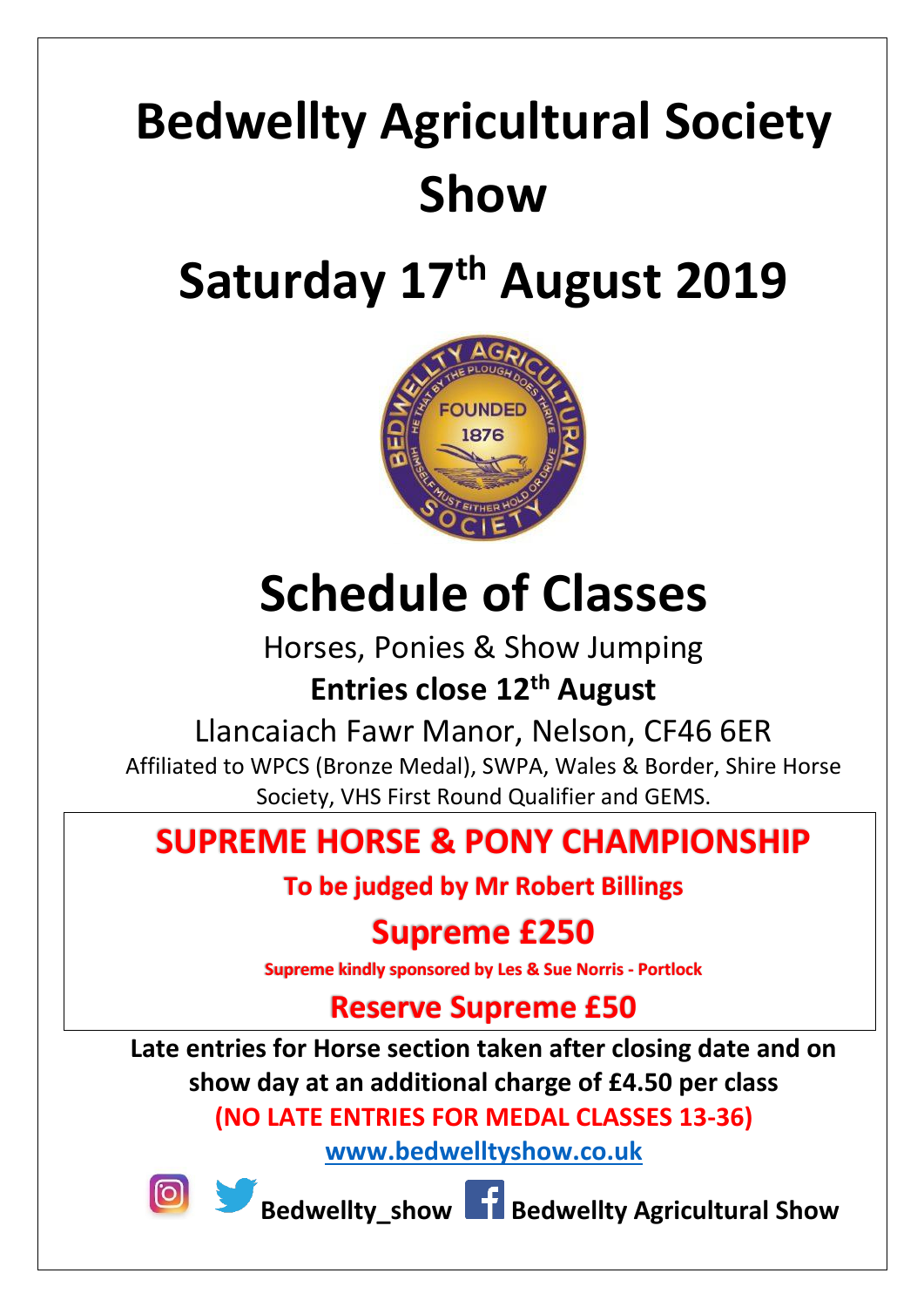# Bedwellty Agricultural Society Ltd

President: Mr BJ Lewellyn J.P Fochriw, Bargoed

# Officers and Company Directors

Chairman: Mr JGS Davies, Blackwood

Vice Chairman: Mr Gareth Butland, Trinant

Hon. Showground Director: Mr L Portlock, Cwmbran

Hon. Deputy Showground Director: Mr Tom Davies, Blackwood

Hon. Treasurer: Mr J Speicher, Pontllanfraith

General Secretary: Ms Jo Thomas, Argoed

# Show Committee:

Mr JGS Davies, Blackwood. Mrs C Davies, Blackwood. Mrs S Stankiewicz, Bedlinog. Mr A Davies, Manmoel. Mr AJ Edwards, Nelson. Mr H Jones, Oakdale. Mr M Roberts, Hollybush. Mrs S Price, Coity. Miss SK Slatcher, Cwmbran. Mrs KA Butland, Pentwyn. Mr GT Butland, Pentwyn. Mr D Herbert, Ynysddu. Mr R Billings, Pentwynmawr. Mr S Walters, Crumlin. Mr M Gwynne, Oakdale. Mr B Morgan, Hengoed. Mrs W Davies, Blackwood. Mr L Portlock, Pontypool. Mr H Williams, Cwmbran. Mr J Norris, Cwmbran. Mrs D Timmins, Pentwyn. Miss H Thomas, New Tredegar. Mr L Pritchard, Rhymney, Mr R Jones

# Honorary Members:

Mr J Jones, Maesycwmmer. Mr A Biggs, Maesycwmmer. Mrs L Ruff, Pontllanfraith. Mr O Watts, Bedwas. Mr W Hodson, Maesycwmmer. Mr M Shaw, Bedwellty.

# Co-opted Members:

Mr R Jones, Maesycwmmer. Mr G Whitehouse, Ms S Miles, Mr P Loveless; Members of Gelligaer & Bedwas YFC.

Bedwellty Agricultural Society Ltd would like to sincerely thank Sponsors and Supporters who kindly donate to ensure the continuation of the show. Judges and Stewards who give up their time voluntarily and everyone too numerous to mention who without their support and goodwill none of this would be possible.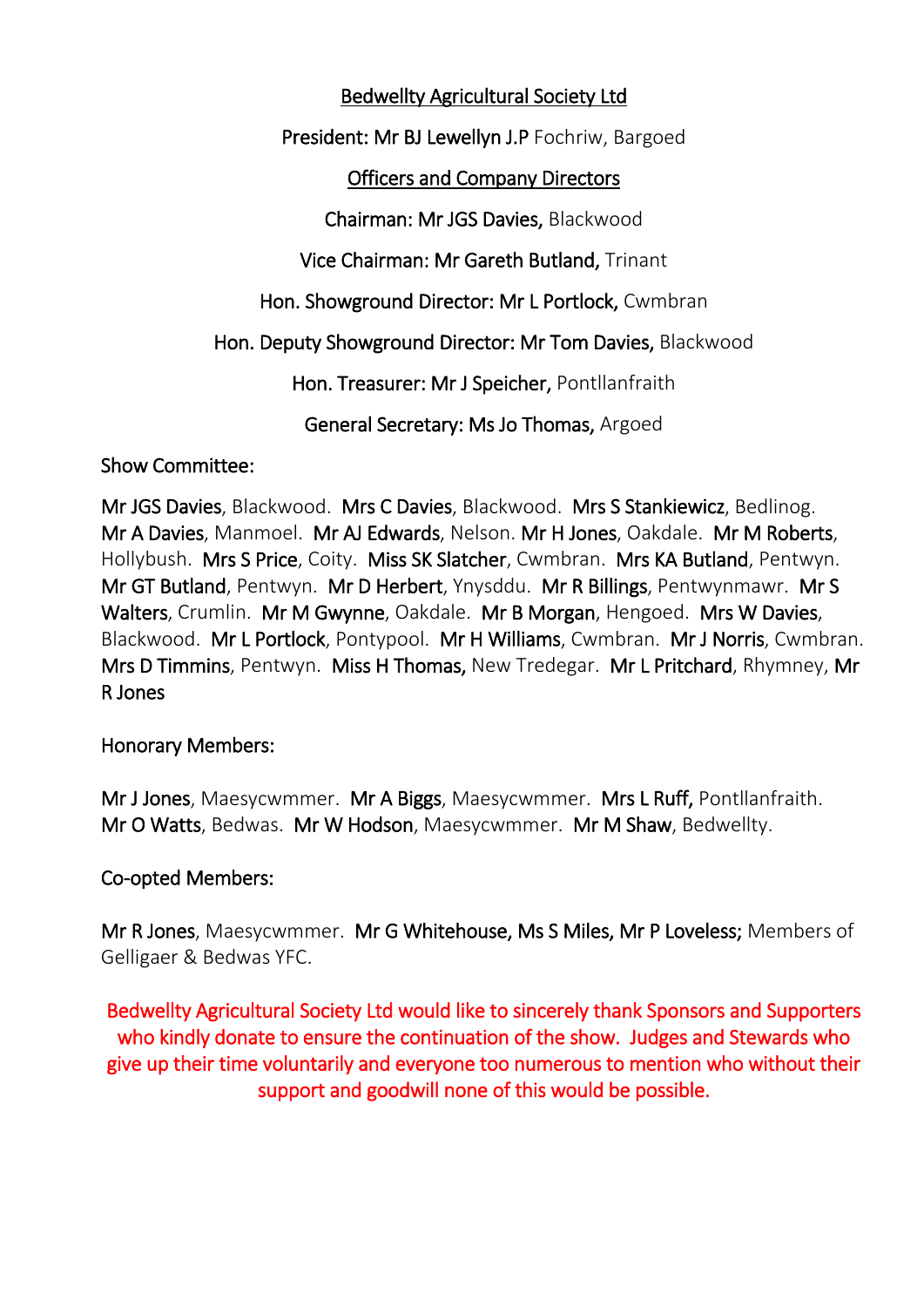General Secretary: Ms Joanne Thomas

Tel: 07984 571656 Email: [secretary@bedwelltyshow.co.uk](mailto:secretary@bedwelltyshow.co.uk)

Horse Secretary: Miss Helen Thomas

Tel: 07970 004771 Email: [horses@bedwelltyshow.co.uk](mailto:horses@bedwelltyshow.co.uk)

Livestock Secretary: Mr Glyn Davies Tel: 07974 813394 Email: [jglyns@gmail.com](mailto:jglyns@gmail.com)

# Entry Fees per class:

Classes 1-5 & 37-67 £7.50 Late entries accepted after closing date and on show day at an additional fee

Classes 6-7 £5.00 Late entry fees accepted after closing date and on show day at NO ADDITIONAL FEE

Classes 8-12 £2.50 per class (£10 for all 5 classes) Late entries accepted after closing date and on show day NO ADDITIONAL FEE

# Classes 13-36 £7.50 NO LATE ENTRIES

Late entries will be accepted for classes 1-5 and 37-67 at an additional charge of £4.50 per class

PRIZE MONEY:

Prize money MUST be collected on show day or forfeit. Classes with 3 entries or less ONLY  $1<sup>ST</sup>$  PLACE prize money will be awarded EXCLUDING Shire / Heavy Horse Classes, where all prizes will be paid.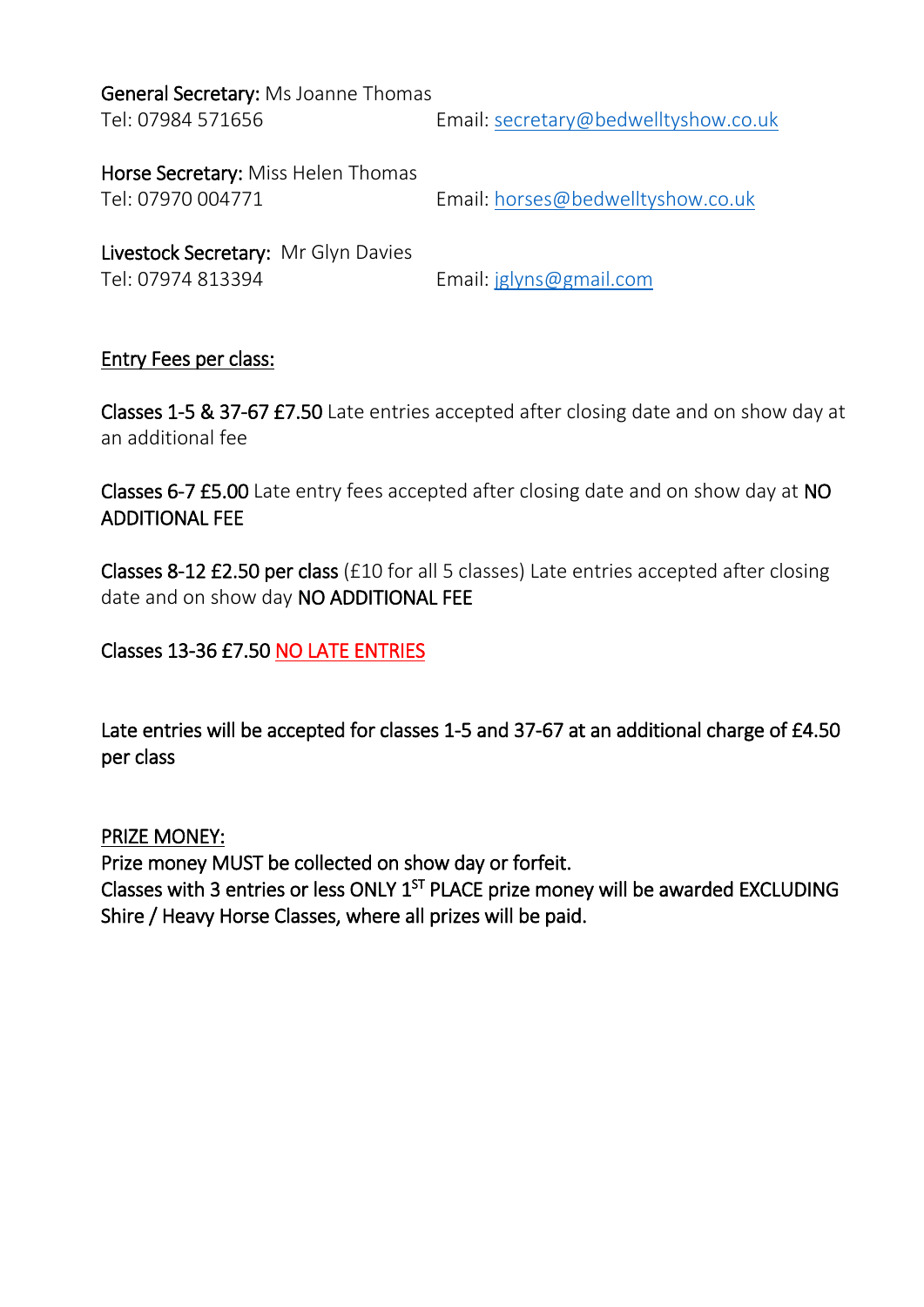# **Horses & Ponies**

# **Entry fees in all sections listed on page 2 PLESE SEE TIME TABLE FOR CLASS RUNNING ORDER**

# **Society Stipulations:**

- Where a class is affiliated to a society the relevant society rules will apply.
- The age of the pony is taken from January 1st in the year of its birth.
- All ridden ponies must be four years old or over.
- Mares with a living foal born during the current season are not eligible to compete in ridden classes.
- All ponies must hold a valid equine passport in the name of the legal owner.
- If a Judge decides that a rider is not suitably mounted, they are able to take appropriate action and place down the line.
- The judge may require that a pony which constitutes a danger leaves the ring; the judge's decision is final.
- HATS: Correctly secured Skull Caps/Riding Hats Nos. All PAS015, VG1, ASTM F1163 04a onwards, SNELL E2001, AS/NZS 3838 2003 onwards, MUST be worn by riders at all times when mounted.
- STALLIONS: All stallions and colts 2 years old or over must hold a Stallion Licence, unless otherwise governed by their individual Breed Society.
- In Mountain and Moorland classes riders of stallions must be 12 years old or over when riding small breeds (Shetland, Dartmoor, Exmoor, Welsh A & B). For large breeds (Highland, Fell, Dales, Connemara, New Forest, Welsh C & D) riders of stallions must be 14 years old or over.
- Handlers of stallions or colts must be 14 years old or over.
- No Stallions are permitted in the Young Handler classes.
- Handlers of ponies in In Hand classes aged 14 years and under must wear a correctly secured skull cap or riding hat that meets current standards.
- It is the owner's due diligence to ensure that horses and ponies are not left unattended whilst tied to the side of trailers or Lorries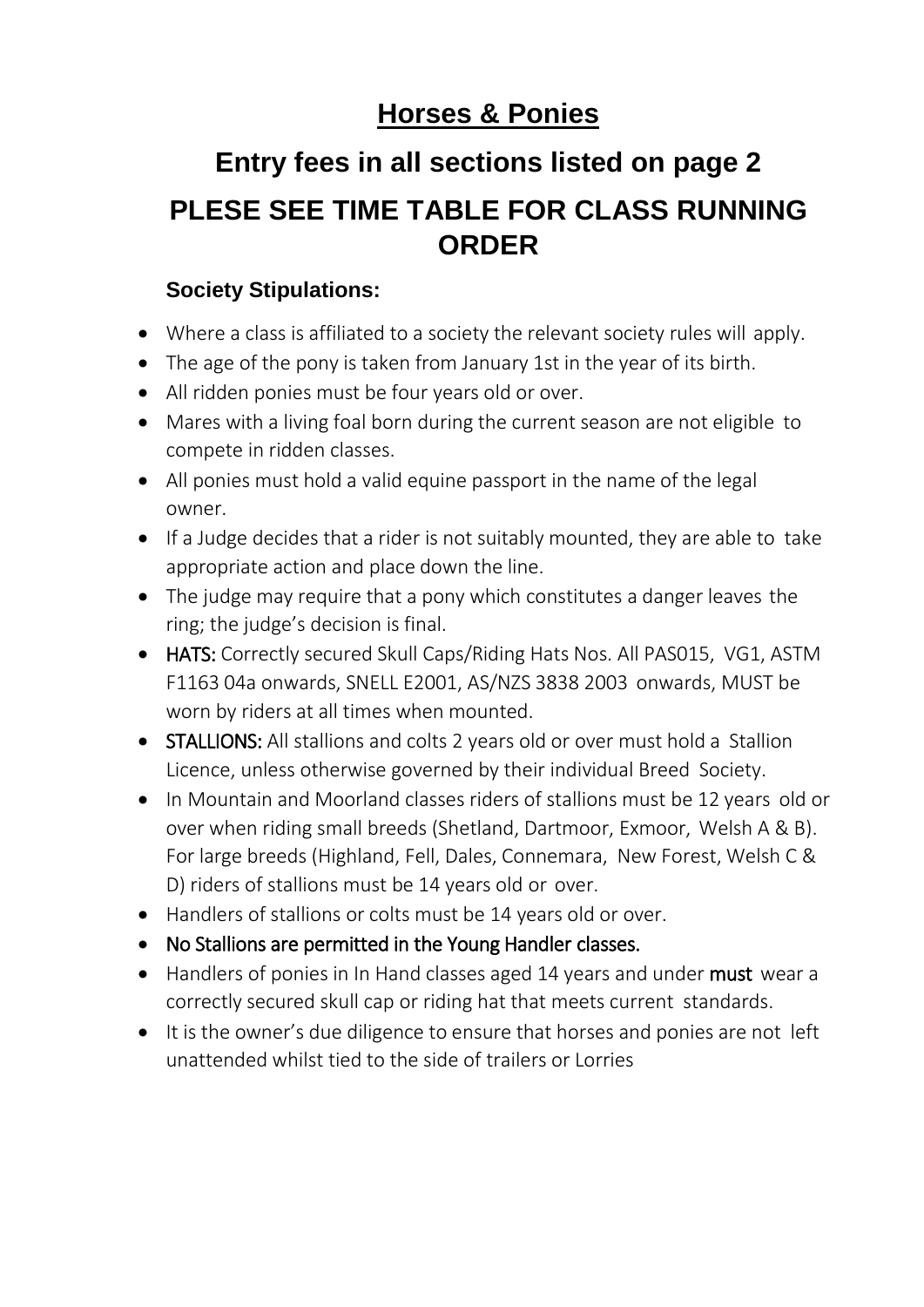# South West Pony Association Championships Qualifying Rules.

This show is a qualifier for the South West Pony Association Championships to be held on 29 August – 31 August 2019 at The David Broome Event Centre, Crick, Monmouthshire. NP26 5XP

# To qualify for the Championships:

- 1. Enter one of the qualifying classes.
- 2. Be one of the two highest placed exhibits not already qualified within the first four and receive a qualification card.
- 3. Complete the entry form on the qualification card.
- 4. Register on-line at www.showingscene.com within 14 days of qualification
- 5. Upload this card using our on-line management system at [www.showingscene.com](http://www.showingscene.com/)

Please Note:

Registration fee for 2019 is £30 to include all members of the family and equines owned by the family.

For shows held after the 2019 Championship Show, qualification will be for the 2020 Championship Show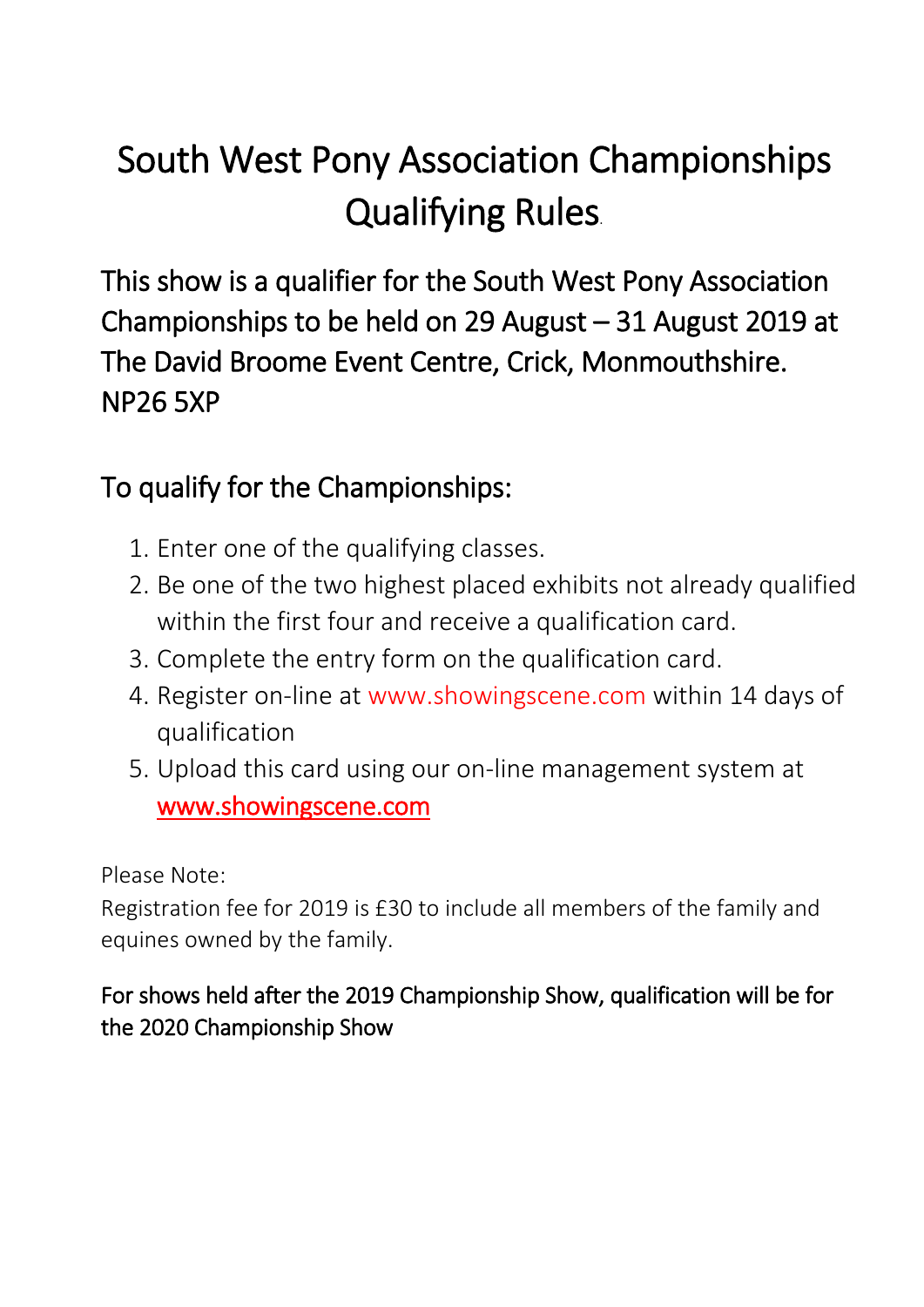GEMS rosette presented in each miniature Shetland Pony class, to the highest placed GEMS member wearing a GEMS badge (must be wearing a badge)

Ring Four – 9am Start Miniature and Standard Shetlands – Judge – Ruth Roberts Prize Money  $-1^{st}$  £8.00, 2<sup>nd</sup> £6.00, 3<sup>rd</sup> £4.00

Class 1 - Shetland Stallion, Mare or Gelding 4yrs old and over

Class 2 - Shetland Yearling, 2 or 3 year old colt, Filly or Gelding

Class 3 - Shetland 4 yrs old and over to be shown under saddle

Championship  $A - 1<sup>st</sup>$  and  $2<sup>nd</sup>$  prize winners Classes 1-3 Champion eligible for Supreme Championship \*Special\* Champion Shetland – Primrose Rock Perpetual Cup Kindly donated by Miss SK Slatcher

Miniature Horses – Judge – Vicki Williams Prize Money  $-1^{st}$  £8.00, 2<sup>nd</sup> £6.00, 3<sup>rd</sup> £4.00

Class 4 - In Hand 1 & 2yr old to mature up to 87cm

Class 5 - In Hand 3yrs or over up to 87 cm

Championship B -  $1<sup>st</sup>$  and  $2<sup>nd</sup>$  prize winners Classes 4-5 Champion eligible for Supreme Championship

Young Handlers – Judge – Miss Chloe Hopson Prize Money  $-1^{st}$  £8.00, 2<sup>nd</sup> £6.00, 3<sup>rd</sup> £4.00

Class 6 - Best Young Handler 8 years old and under

Class 7 - Best Young Handler aged 9-14

Stallions are prohibited in young handler classes. Age of handler is that on day of show. Hard hats of current standard are to be worn by ALL competitors. Rosettes to all competitors

Novelty Classes – Judge – Gilly John (Author of The Grimpots – A signed copy of the book will be kindly donated to the winner of each novelty class)

Class 8 - Pony with prettiest face

Class 9 - Pony the judge would most like to take home

Class 10 - Thelwell lookalike

Class 11 - Pony with the prettiest tail 15 MINUTE BREAK TO ALLOW FOR FANCY DRESS PREPARATION

Class 12 - Fancy Dress

Novelty class £2.50 per class or £10.00 for all 5 classes. Rosettes for all competitors.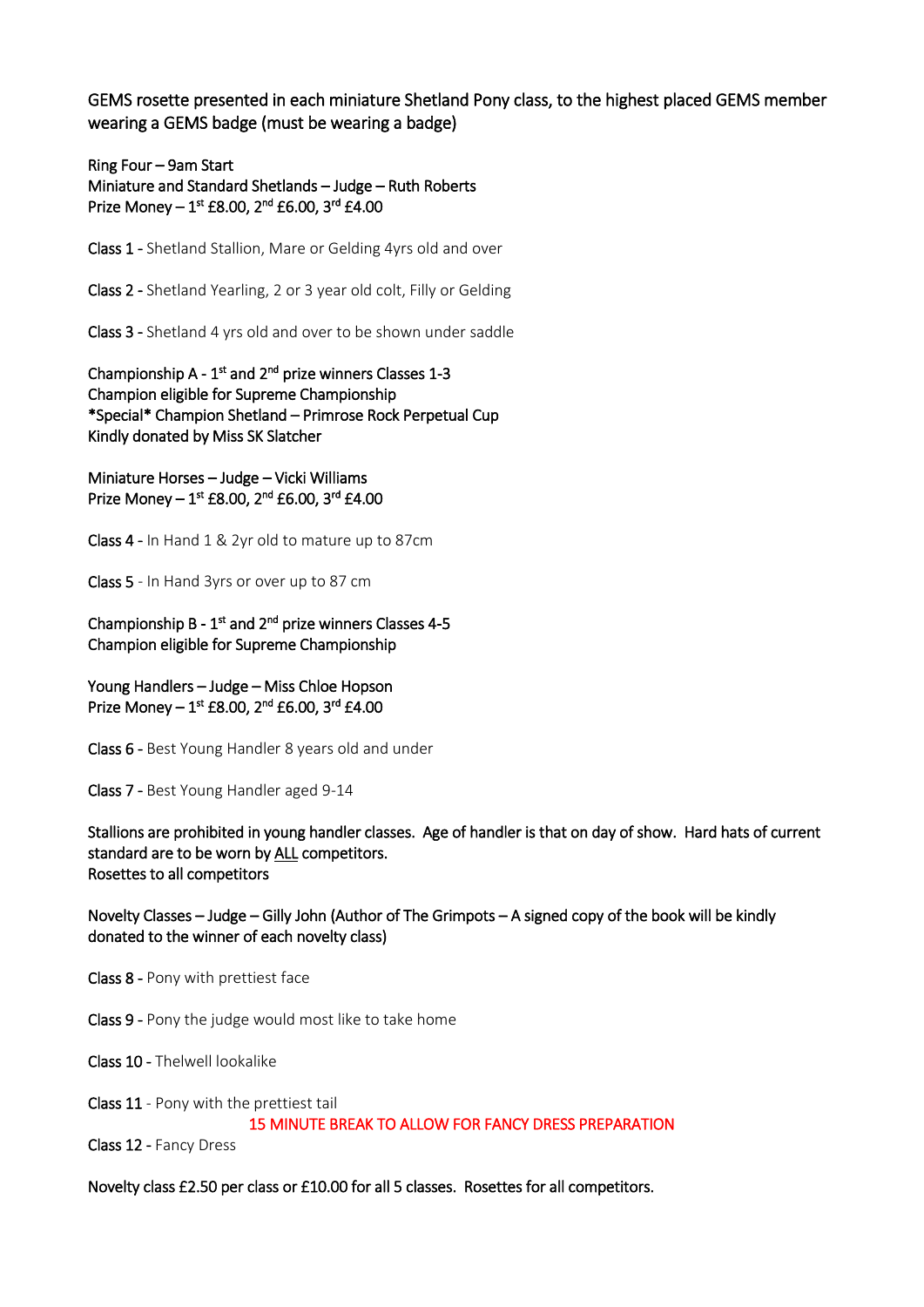# WELSH BRONZE MEDAL CLASSES

## Your personal Data:

*Exhibitor/s you will need to provide the WPCS with certain personal information relating to you. Your privacy is extremely important to the WPCS, so we want you to know exactly how we will use that personal information. Our full privacy notice setting out detailed information about matters such as what personal information we use, for what purpose we use it, what our legal basis for doing so is and who we share your personal information with, can be viewed on our website [http://wpcs.uk.com](http://wpcs.uk.com/) If you prefer to see a hard copy of our privacy notice, please ask a member or WPCS staff to provide you with the same.*

### Champion from each Welsh Section eligible for WPCS Bronze Medal

### Ring Three – 9.00am Start

Welsh Section A – Judge – Mr Gareth Price – Littlewern. Prize Money  $-1^{st}$  £8.00, 2<sup>nd</sup> £6.00, 3<sup>rd</sup> £4.00

- Class 13 Welsh Mountain Pony Mare or Gelding 4 years and over
- Class 14 Welsh Mountain Pony Foal
- Class 15 Welsh Mountain Pony Yearling
- Class 16 Welsh Mountain Pony 2 or 3 year old
- Class 17 Welsh Mountain Pony Stallion 4 years and over

Championship  $C - 1^{st}$  and  $2^{nd}$  Prize Winners Classes 13-17 Champion eligible for Supreme Championship

\*Special\* Champion Section A - Perpetual Cup

Welsh Section B – Judge – Mr Gareth Price – Littlewern. Prize Money  $-1^{st}$  £8.00, 2<sup>nd</sup> £6.00, 3<sup>rd</sup> £4.00

- Class 18 Welsh Section B Mare or Gelding 4 years and over
- Class 19 Welsh Section B Foal
- Class 20 Welsh Section B Yearling
- Class 21 Welsh Section B 2 or 3 year old
- Class 22 Welsh Section B Stallion 4 years and over

Championship  $D - 1^{st}$  and  $2^{nd}$  Prize Winners Classes 18-22 Champion eligible for Supreme Championship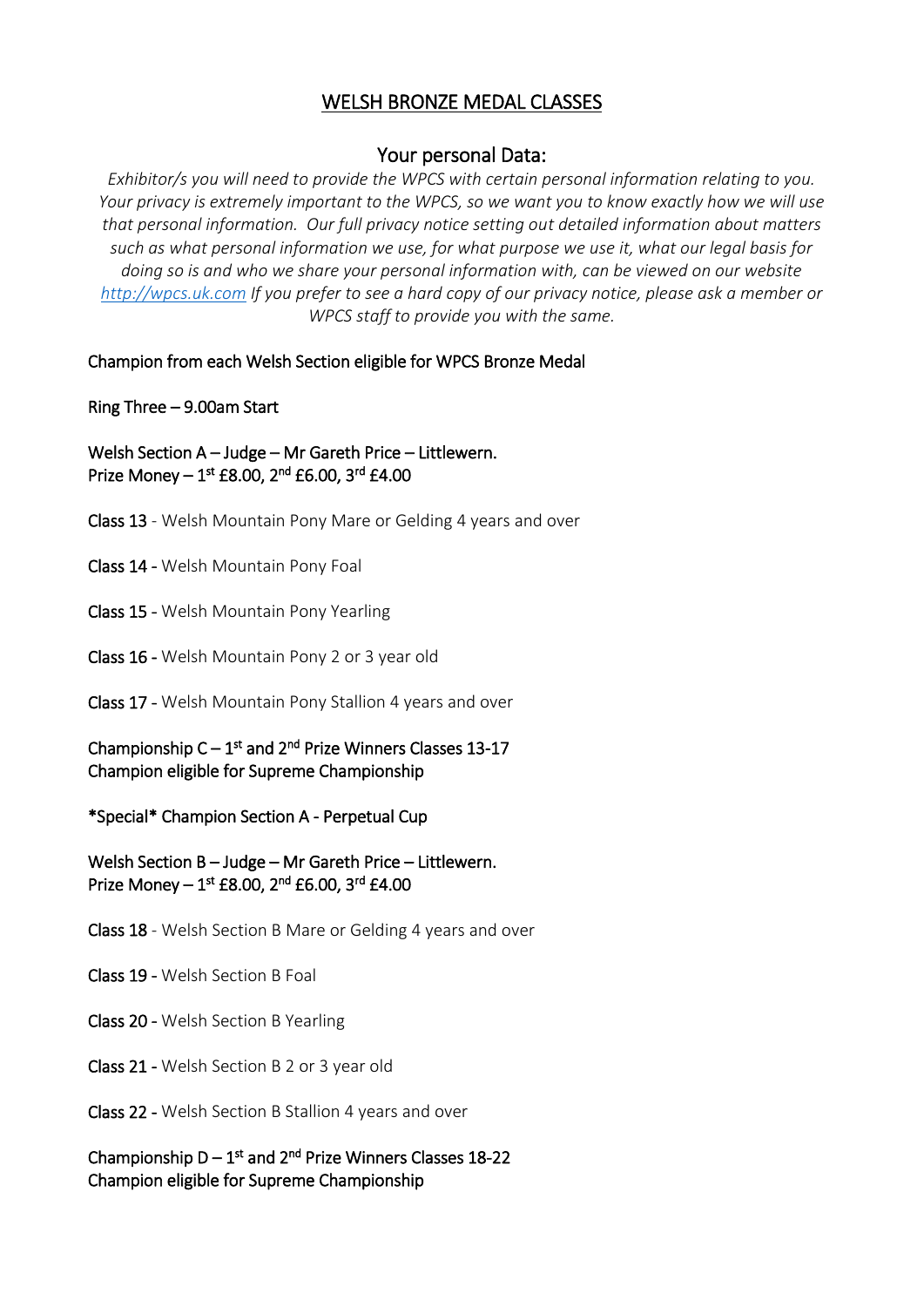## Welsh Ponies of Cob Type Section C – Judge – Mrs Tirion Thomas – Abercippyn Prize Money  $-1^{st}$  £8.00, 2<sup>nd</sup> £6.00, 3<sup>rd</sup> £4.00

Class 23 - Welsh Section C Mare or Gelding 4 years and over

Class 24 - Welsh Section C Foal

Class 25 - Welsh Section C Yearling

Class 26 - Welsh Section C 2 or 3 year old

Class 27 - Welsh Section C Stallion 4 years and over

## Championship  $E - 1^{st}$  and  $2^{nd}$  Prize Winners Classes 23-27 Champion eligible for Supreme Championship

Welsh Cob Section D – Judge – Mrs Tirion Thomas – Abercippyn Prize Money  $-1^{st}$  £8.00, 2<sup>nd</sup> £6.00, 3<sup>rd</sup> £4.00

Class 28 - Welsh Section D Mare or Gelding 4 years and over

Class 29 - Welsh Section D Foal

Class 30 - Welsh Section D Yearling

Class 31 - Welsh Section D 2 or 3 year old

Class 32 - Welsh Section D Stallion 4 years and over

Championship  $F - 1^{st}$  and  $2^{nd}$  Prize Winners Classes 28-32 Champion eligible for Supreme Championship

Welsh Part Bred – Judge - Mr Gareth Price – Littlewern. Prize Money  $-1^{st}$  £8.00, 2<sup>nd</sup> £6.00, 3<sup>rd</sup> £4.00

Class 33 - WPB Mare or Gelding 4 years and over

Class 34 - WPB Yearling

Class 35 - WPB 2 or 3 year old

Class 36 - WPB Stallion 4 years and over

Championship  $G - 1^{st}$  and  $2^{nd}$  Prize Winners Classes 33-36 Champion eligible for Supreme Championship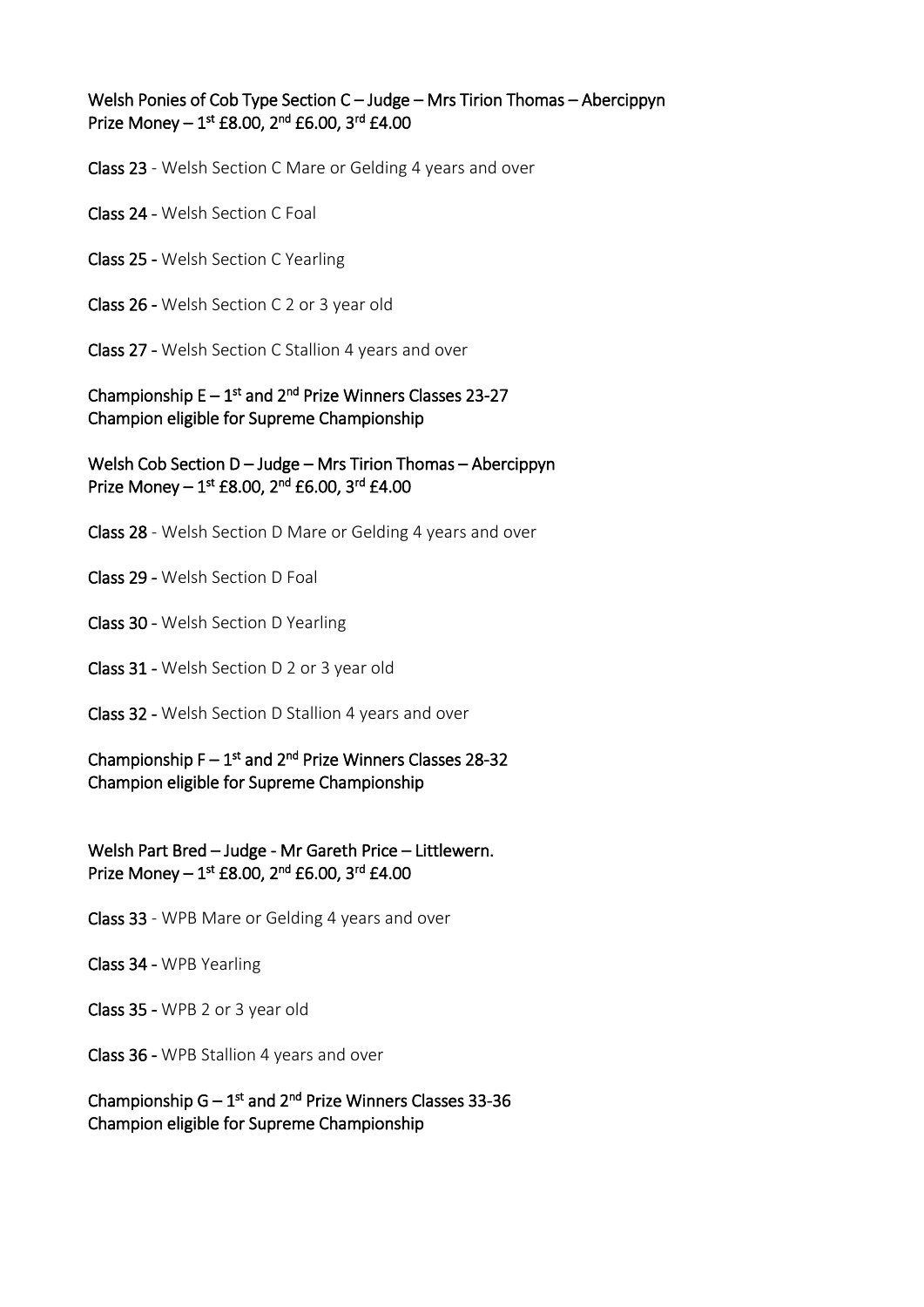# Veteran Horse Society - Area Qualifier 2019

# First Round Qualifier for the Veteran Horse Society Supreme Final: Veteran Horse of the Year 2019 Kindly Sponsored by Allen & Page

Open to Members and Non Members. All competitors and grooms must adhere to the VHS rules in all circumstances. Failure to do so may result in immediate disqualification.

VHS Regional Final Qualification. All competitors placed  $1<sup>st</sup> - 4<sup>th</sup>$  in each age category will qualify for the corresponding class at VHS Regional Finals. Members must carry their cards in the ring and have their showing card signed by the Judge in the ring as proof of qualification. Non-Members will receive a red qualification card which can be exchanged for a signed showing card when applying for VHS Membership. It is the competitor's responsibility to present their Showing card to the judge. Regional Finals are open to members only.

All competitors are eligible to enter open classes at the National Veteran Open Championships,  $27<sup>th</sup>$ – 29th September 2019. Arena UK, Lincolnshire. No qualification or membership necessary. See VHS Website for Schedule.

For further information please visit the VHS Website [www.veteran-horse-society.co.uk](http://www.veteran-horse-society.co.uk/) or telephone the VHS Show Office 01239 881300

Veteran Classes – Judge – Julie Crowley Prize Money  $-1^{st}$  £8.00, 2<sup>nd</sup> £6.00, 3<sup>rd</sup> £4.00

Class 37 - Veteran In-Hand, Combined Age Class (15 years and over) To be run as one class but judged in separate age categories: Diamond Veteran (25yrs and over), Veteran (20-24yrs), Pre-Veteran (15-19yrs). Open to horses and ponies of any breed and height.

Class 38 - Veteran Ridden, Combined age class. (15 years and over) To be run as one class but judged in separate age categories: Diamond Veteran (25yrs and over), Veteran (20-24yrs), Pre-Veteran (15-19yrs) Open to horses and ponies of any breed and height.

Mare or Gelding – Any Breed, Any height. Leading rein exhibitors are permitted. Riders any age.

Championship  $H - 1^{st}$  &  $2^{nd}$  prize winners Classes 35 & 36 Champion eligible for Supreme Championship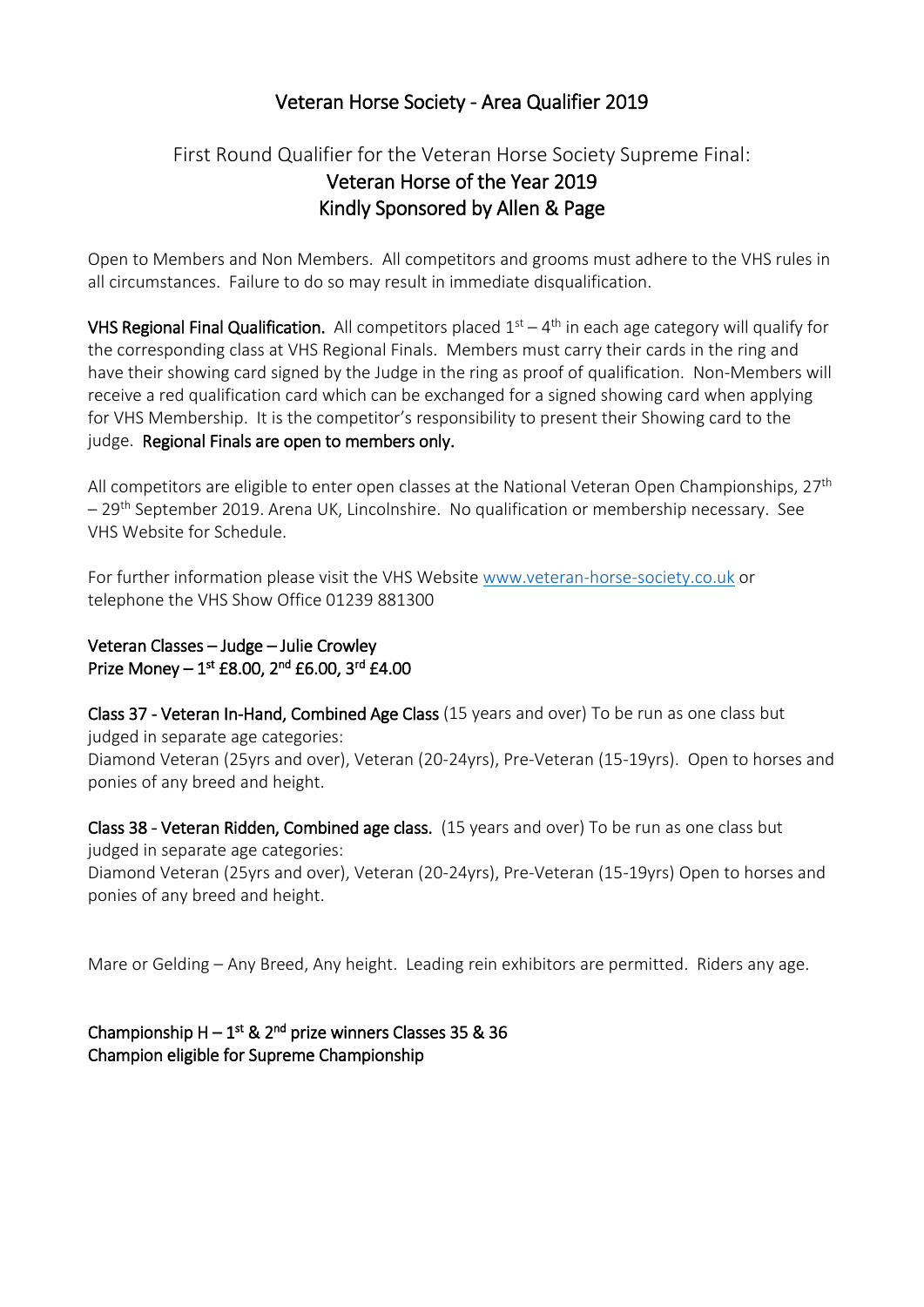Ring Two – 9.00am Start

## Class 39 – 41 ponies must be registered to qualify for SWPA

Welsh Under Saddle – Judge – L Partridge - Rosedale Prize Money  $-1^{st}$  £8.00, 2<sup>nd</sup> £6.00, 3<sup>rd</sup> £4.00

Class 39 Welsh A & B Under Saddle

Class 40 Welsh C & D Under Saddle

Class 41 WPB Under Saddle

Championship  $I - 1<sup>st</sup>$  & 2<sup>nd</sup> prize winners Classes 39-41 Champion eligible for Supreme Championship

M&M Ridden Ponies- Judge – Tracey Bertorelli Prize Money  $-1^{st}$  £8.00, 2<sup>nd</sup> £6.00, 3<sup>rd</sup> £4.00

Class 42 – Mountain & Moorland Open Leading Rein Pony. Registered with respective breed society, 4yrs old or over NOT exceeding 122cm. Riders not to have attained their 9<sup>th</sup> Birthday before the 1<sup>st</sup> January 2019.

Class 43 - Mountain & Moorland First Ridden Pony. Registered with respective breed society, 4yrs old or over NOT exceeding 128cm. Riders not to have attained their  $12<sup>th</sup>$  Birthday before the  $1<sup>st</sup>$ January 2019.

Class 44 – Mountain & Moorland Ridden Small Breeds. Registered with respective breed society, 4yrs old or over. Section A, B, Dartmoor, Exmoor and Shetland.

Class 45 – Mountain & Moorland Ridden Large Breeds. Registered with respective breed society, 4yrs old or over. Section C, D, Dales, Fell, Highland, New Forest and Connemara.

Championship  $J - 1<sup>st</sup>$  & 2<sup>nd</sup> prize winners Classes 42-45

Champion eligible for Supreme Championship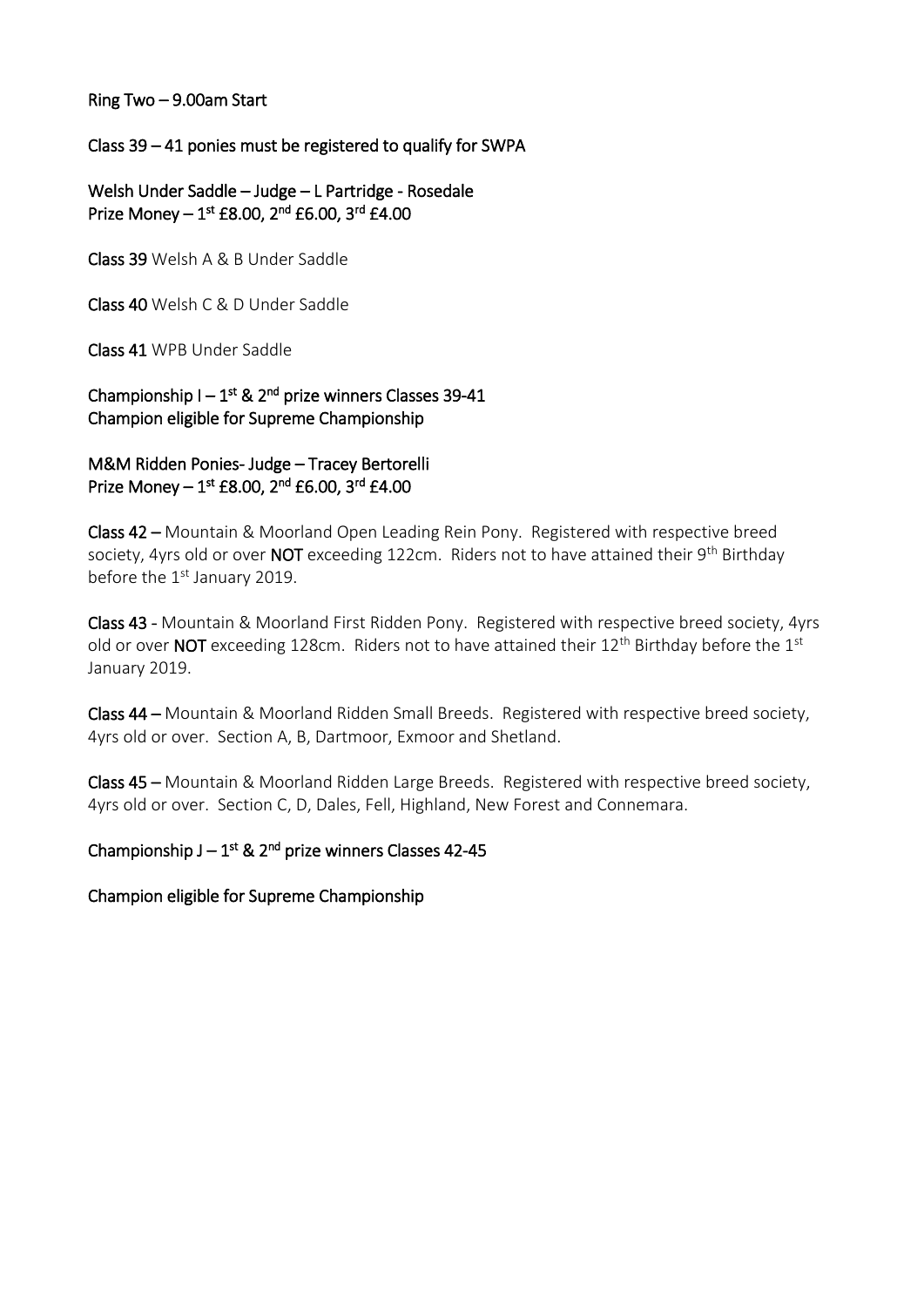## Show Hunter Pony / Show Pony – Judge – Mrs J Woodland Prize Money  $-1^{st}$  £8.00, 2<sup>nd</sup> £6.00, 3<sup>rd</sup> £4.00

Class 46 – Leading Rein Pony 4 years old or over. Open to SHP & SP

- Show Ponies Mare or Gelding, 4 years old or over, not exceeding 122cms. Suitable to be ridden by a rider not to have attained their  $8<sup>th</sup>$  Birthday before  $1<sup>st</sup>$  January in the current year.
- Show Hunter Ponies Mare or Gelding, 4 years old or over, not exceeding 122cms. Suitable to be ridden by a rider not to have attained their  $9<sup>th</sup>$  Birthday before  $1<sup>st</sup>$  January in the current year.

Class 47 – First Ridden pony 4 years old or over. Open to SHP & SP

- Show Ponies Mare or Gelding, 4 years old or over, not exceeding 122cms. Suitable to be ridden by a rider not to have attained their  $10^{th}$  Birthday before  $1^{st}$  January in the current year.
- Show Hunter Ponies Mare or Gelding, 4 years old or over, not exceeding 122cms. Suitable to be ridden by a rider not to have attained their  $10^{th}$  Birthday before  $1^{st}$  January in the current year.

Class 48 – Mixed height Show Pony, Mare or Gelding 4 years old or over, not exceeding 148cm. Riders must be correct age for the height pony they ride.

Class 49 - Mixed height Show Pony, Mare or Gelding 4 years old or over, not exceeding 153cm. Riders must be correct age for the height pony they ride.

Championship  $K - 1^{st}$  & 2<sup>nd</sup> prize winners Classes 46-49 Champion eligible for Supreme Championship

Coloured Horses and Ponies – Judge – Mrs J Woodland Prize Money  $-1^{st}$  £8.00, 2<sup>nd</sup> £6.00, 3<sup>rd</sup> £4.00

### *These classes include: Skewbald, Piebald, Palomino, Dun, Spotted & Appaloosa*

Class 50 – Best Coloured Horse or Pony 4 years old and over to be shown in hand.

Class 51 - Best Coloured 1, 2 or 3 year old to be shown in hand.

Class 52 – Best Coloured Ridden Horse or Pony 4 years old or over.

### Championship  $L - 1^{st}$  &  $2^{nd}$  prize winners Classes 50-52 Champion eligible for Supreme Championship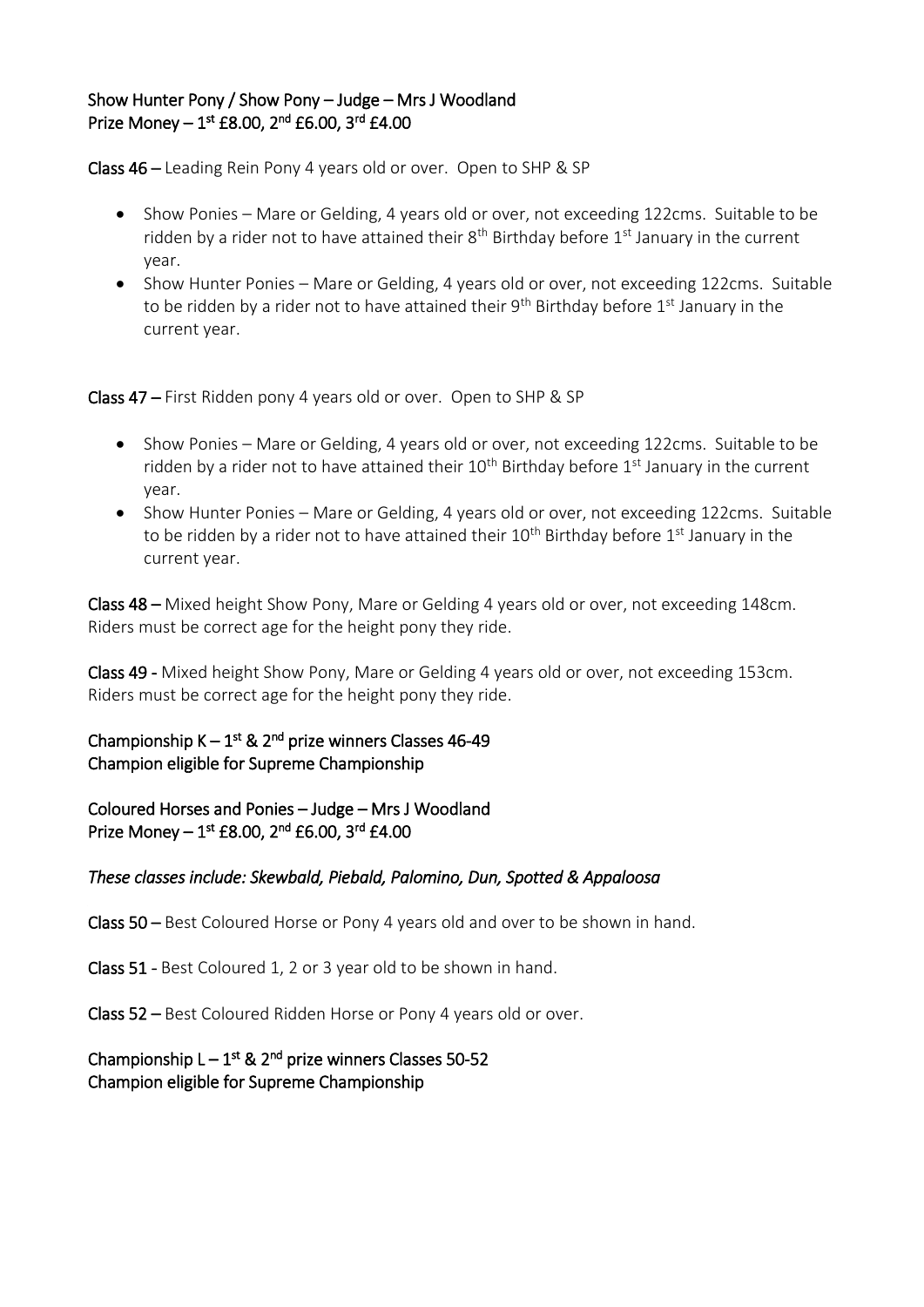Shire & Heavy Horses – Judge – Mr Gethin Prize Money  $-1^{st}$  20.00,  $2^{nd}$  £15.00,  $3^{rd}$  £10.00. £25.00 Appearance Money per horse exhibit payable on show day.

Class 53 – Shire / Heavy Horse Mare, Gelding or Stallion 3 years old and over

Class 54 – Shire / Heavy Horse Foal

Class 55 – Shire / Heavy Horse Yearling and 2 year old

Class 56 – Best Ridden Heavy Horse – Any Breed.

South Wales Shire Horse Society Points Awarded in Appropriate Classes

### Championship  $M - 1^{st}$  & 2<sup>nd</sup> prize winners Classes 53-56 Champion eligible for Supreme Championship

#### \*SPECIAL\*

The Shire Horse Society is pleased to award a Spoon and Rosette for the Best Mare or Filly. Conditions of the Award are as follows:-

- 1. A Spoon and a Rosette for the Best Mare or Filly.
- 2. The winner of the Special Prize must be a member of the Shire Horse Society.
- 3. Entries cannot be accepted at Affiliated Shows in classes for Shires or Heavy Horses from any person who has been either suspended or removed from membership of the Shire Horse Society, or has been excluded from exhibiting for prizes at Shows, Sales or Exhibitions or from taking part in any Show organised by the Shire Horse Society.
- 4. No animal to be eligible to take more than one Silver Spoon during any one year. The Shire Horse Society Spring Show being excepted.
- 5. THE WINNING ANIMAL MUST BE REGISTERED OR ELIGIBLE FOR REGISTRATION IN THE STUD BOOK OR GRADE B REGISTER.
- 6. The Judge invited to officiate must be on the Society's Official Panel and has the right to withhold the award of the Silver Spoon and Rosette if an exhibit does not show sufficient merit.
- 7. The Council reserves the right in offering Spoons, to award them only to persons approved by the Shire Horse Society.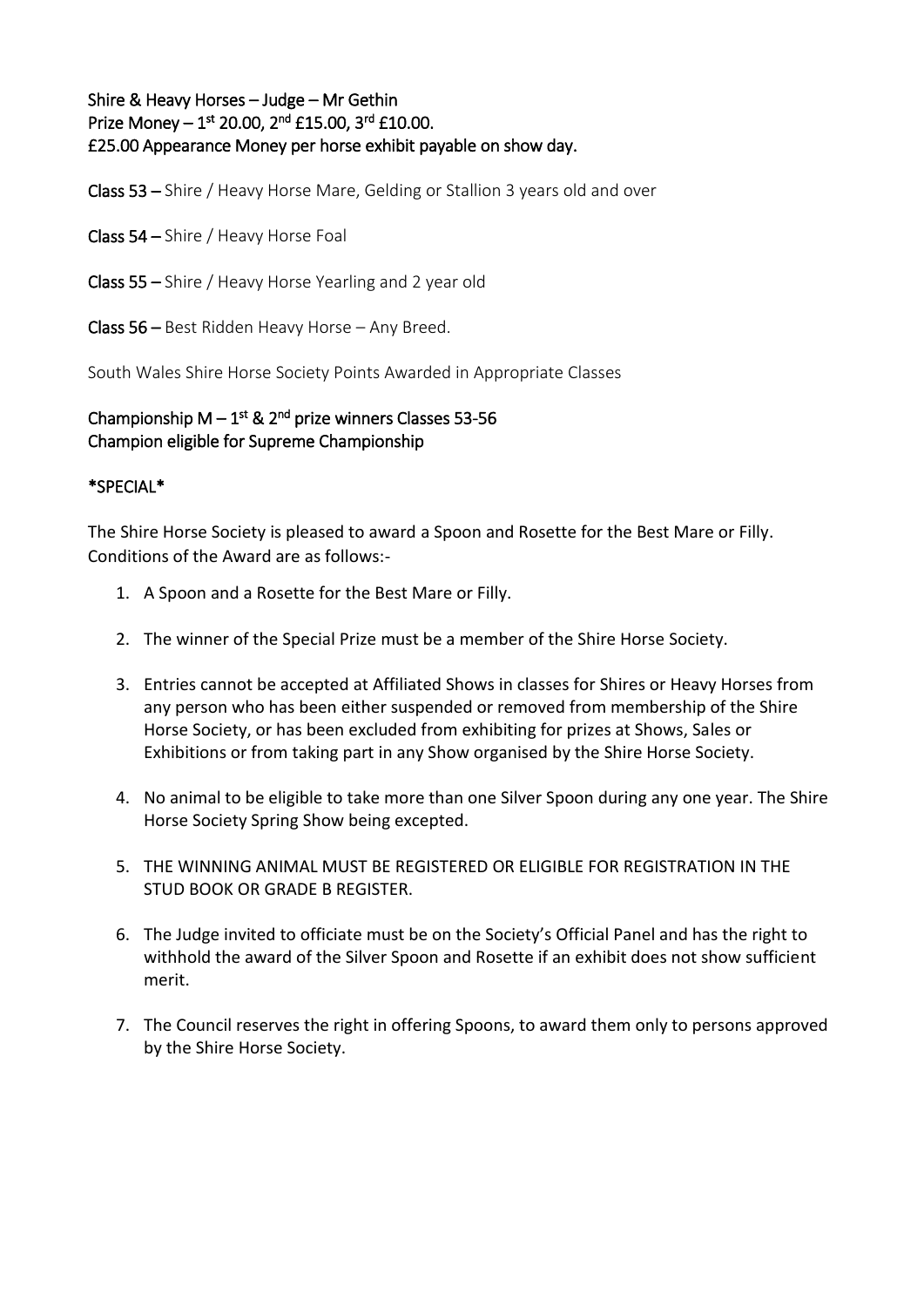#### Ring One – 9am Start

## Ridden Horses – Judge – Victoria Bertorelli Prize Money  $-1^{st}$  £8.00, 2<sup>nd</sup> £6.00, 3<sup>rd</sup> £4.00

#### *Please note the Judge will NOT ride Animals – an individual show will be required for Classes 57-63*

Class 57 – Novice Ridden Hunter Mare or Gelding 4 years old and over, exceeding 153cm not having won 1<sup>st</sup> prize of £10 or more in any ridden class.

Class 58 – Open Ridden Hunter Mare or Gelding 4 years old or over exceeding 153cm

Class 59 – Best Riding Horse Mare or Gelding 4 years old and over exceeding 148cm

Class 60 – Open Ridden Cob Mare or Gelding 4 years old and over exceeding 148cm but not exceeding 155cm (excluding Welsh)

Class 61 – Racehorse to Riding Horse Mare or Gelding 4 years old or over with a Weatherby's Passport.

• The equine MUST have raced either on the flat, over jumps or point-to-point and MUST be entered in its registered name. Riders to have attained their  $16<sup>th</sup>$  Birthday before  $1<sup>st</sup>$  January in the current year. Copy of the passport to be supplied to Show Secretary. MUST be plaited, No Stallions.

Class  $62$  – Best Novice Working Hunter 4 years old and over exceeding 153cm. Not to have won 1st prize of £10 or more in any Working Hunter Class.

Class 63 – Open Working Hunter 4 years old and over exceeding 153cm.

## Championship  $N - 1^{st}$  & 2<sup>nd</sup> prize winners Classes 57-63 Champion eligible for Supreme Championship

### Working Hunter Pony Training Stakes – Judge – Samantha Wall Prize Money  $-1^{st}$  £8.00, 2<sup>nd</sup> £6.00, 3<sup>rd</sup> £4.00

*These classes are designed to encourage the pony and rider to perform stylishly. Ponies may be ridden in any suitable bridle. These classes are open to M&M and Plaited types. Plaited ponies not to exceed 153cm. No specific registration or breed criteria is required to take part in these classes.*

Please Note – Horses taking part in Class 64 may not compete in Classes 66 and 67. Horses taking part in Class 65 may not compete in Class 67. *This ruling is to ensure fair play and an equal chance for all.*

Class 64 – Height of fences 46cm - 53cm

Class 65 - Height of fences 53cm – 69cm

Class 66 - Height of fences 69cm – 84cm

Class 67 - Height of fences 84cm – 99cm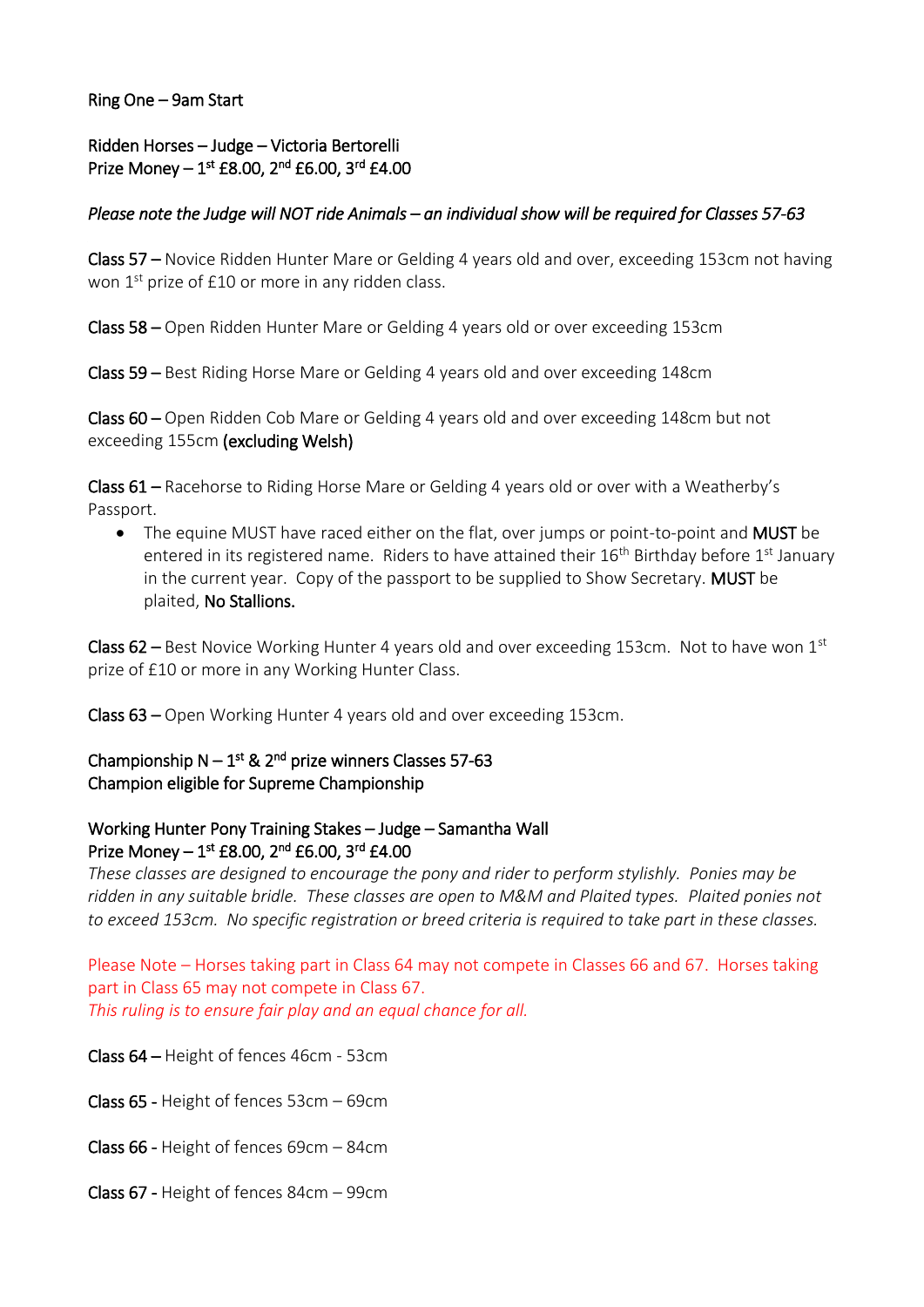# Championship  $O - 1^{st}$  & 2<sup>nd</sup> prize winners Classes 64-67 Champion eligible for Supreme Championship

### Method of Judging for Classes 64-67

- Ponies will jump an individual round over a course of a maximum 10 jumping efforts (each effort will be marked out of 5) Maximum of 50 marks.
- Penalties:
	- 5 for each pole down or refusal
	- Three refusals at any fence will result in elimination.
	- Fall of Pony or Rider will result in elimination.
- Confirmation of the pony is not marked but a mark out of 20 will be awarded for the overall and style of the jumping round.
- In the event of a tie, the overall impression mark will determine the final placings, and in the event of one or more ponies being on equal marks, the judges' decision is final.
- Rider any age except riders of Mountain and Moorland Stallions. Small Breed Stallions Riders must be 12 years old or over Large Breed Stallions Riders must be 14 years old or over Only Stallions of Mountain and Moorland breed are permitted in these classes.

## Unaffiliated Showing – Judge – Gill Huws-John *Please note these classes will take part in the first available ring.*

Class 68 – Best Leading Rein Pony. Ponies not to have been entered in previous leading rein classes. Pony to be 4 years old and over. Shown in a snaffle bridle with the leading rein attached to the noseband. Rider to not to exceed 10 years of age.

Class 69 – Best Cob type horse or pony 4 years old and over. Rider any age.

Class 70 – Best Competition Type horse or pony 4 years old and over. Rider any age.

#### \*\*\*\*\*\*\*\*\*\*\*\*\*\*\*\*\*\*\*\*\*\*\*\*

Please Note Unaffiliated Showing Classes 68-70 will take place in the first available ring following the scheduled classes in timetable.

Other Classes may be subject to a change of ring dependant on timings.

Unfortunately, we are not able to hold rings waiting for late competitors.

\*\*\*\*\*\*\*\*\*\*\*\*\*\*\*\*\*\*\*\*\*\*\*\*

Supreme of show on conclusion of all championship classes to take place in Ring One. Supreme to be judged by Mr Robert Billings.

#### \*\*\*\*\*\*\*\*\*\*\*\*\*\*\*\*\*\*\*\*\*\*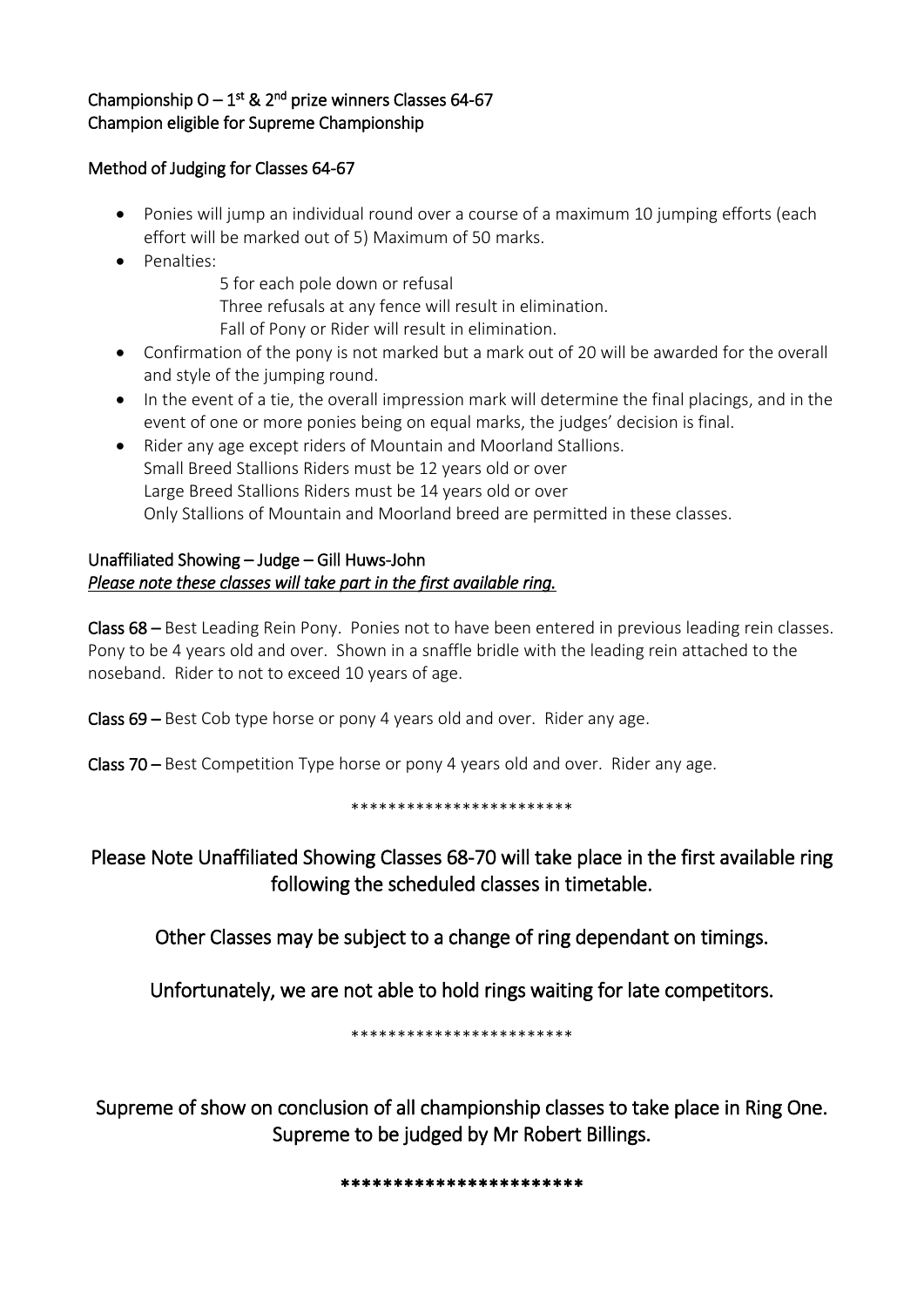# **Trophies**

Please could all trophies that was awarded from previous years shows be returned to either Horse Secretary or a Committee member before the end of July 2019.

#### \*\*\*\*\*\*\*\*\*\*\*\*\*\*\*\*\*\*\*\*\*\*\*\*

Note to all exhibitors, Equine Influenza.

In order to prevent spreading of Equine Influenza, the Society has decided that all equine entries must be fully vaccinated, any horse or pony showing clinical signs of equine flu will be asked to vacate the showground. Please ensure your horses are fit and well prior to attending the show, if you have any concerns please consult with your vet. Passports will be checked and microchips scanned when entering the showground, so please leave plenty of time for these checks to take place. A Declaration (which can be found on our website) must also be completed and brought with you on show day.

#### \*\*\*\*\*\*\*\*\*\*\*\*\*\*\*\*\*\*\*\*\*\*\*\*\*

*We are excited about retaining our Bronze Medal status for 2019. In order to ensure we can retain this for the future it is vital that exhibitors support us and enter the classes. Thank you in advance for your continued support and co-operation.* 

# WE LOOK FORWARD TO SEEING YOU ON SHOW DAY SATURDAY 17TH AUGUST 2019 AT LLANCAIACH FAWR MANOR